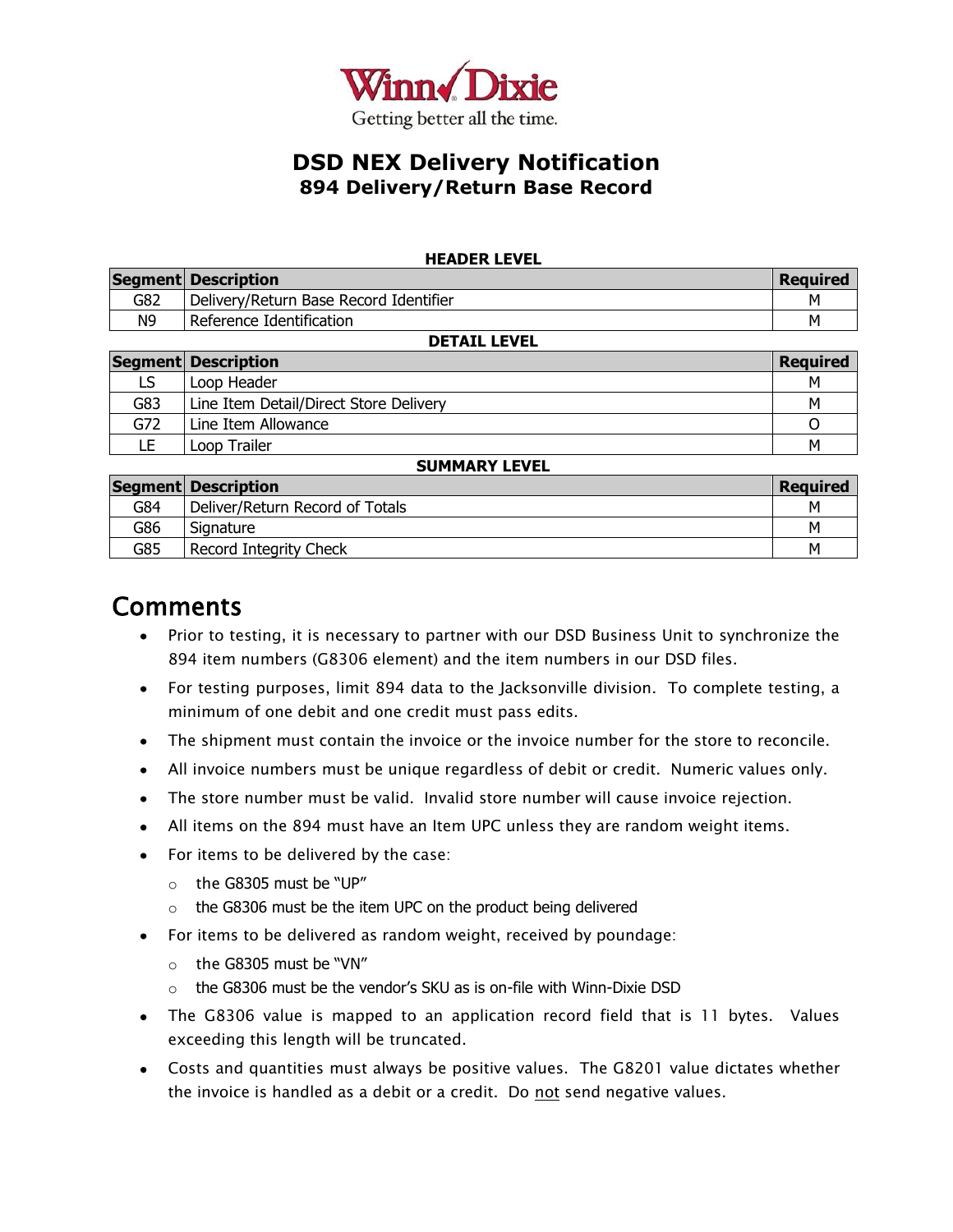

- Items of the following types may be delivered within the same invoice.
	- o Items received by weight
	- o Items received by the case
	- o Items received by the each
	- o Items received by the case and by weight
	- o Items received by the each and by weight
- Any other commingling of items will result in the invoice being rejected (e.g., cases and each together)
- Inbound ISA control numbers MUST be unique. Duplicate ISA control numbers will be rejected.
- An item can only exist on the NEX 894 once, 1 line item per UPC or SKU. Quantities or poundage to be delivered must be rolled up within that one item.
- Line items (G83) without an accompanying off-invoice segment (G72) will be assumed as being delivered at a net cost or at a list cost without any off-invoice allowances.
- Line items (G83) with an accompanying off-invoice segment (G72) will be calculated as the list cost in G8308 less the off-invoice amount represented in the accompanying G7205. G8308 must be the list cost.

|              |                        |        |            | <b>W-D Attributes</b> |     |                                           |
|--------------|------------------------|--------|------------|-----------------------|-----|-------------------------------------------|
| <b>FIELD</b> | <b>DESCRIPTION</b>     | $DE$ # | <b>Req</b> | <b>Type</b>           | Len | <b>VALID VALUES</b>                       |
| G8201        | Credit/Debit Flag Code | 478    | м          | ID                    | 1/1 | 'C' – Credit                              |
|              |                        |        |            |                       |     | 'D' – Debit                               |
| G8202        | Supplier's Del/Ret No  | 861    | м          | N0                    | 1/9 | <b>Invoice Number</b>                     |
| G8203        | D-U-N-S Number         | 860    | м          | ID                    | 9/9 | W/D Duns Number '006921902'               |
| G8204        | Receiver's Location    | 862    | м          | N0                    | 5/5 | W/D Store Number                          |
|              | <b>Number</b>          |        |            |                       |     |                                           |
| G8205        | D-U-N-S Number         | 860    | м          | ID                    | 9/9 | Vendor Duns Number                        |
| G8206        | Supplier's Location    | 871    | м          | N0                    | 5/5 | Number assigned by supplier that provides |
|              | <b>Number</b>          |        |            |                       |     | uniqueness                                |
| G8207        | Del/Return Date        | 872    | м          | DT                    | 8/8 | <b>Invoice Date</b>                       |

## G82 Delivery/Return Base Record Identifier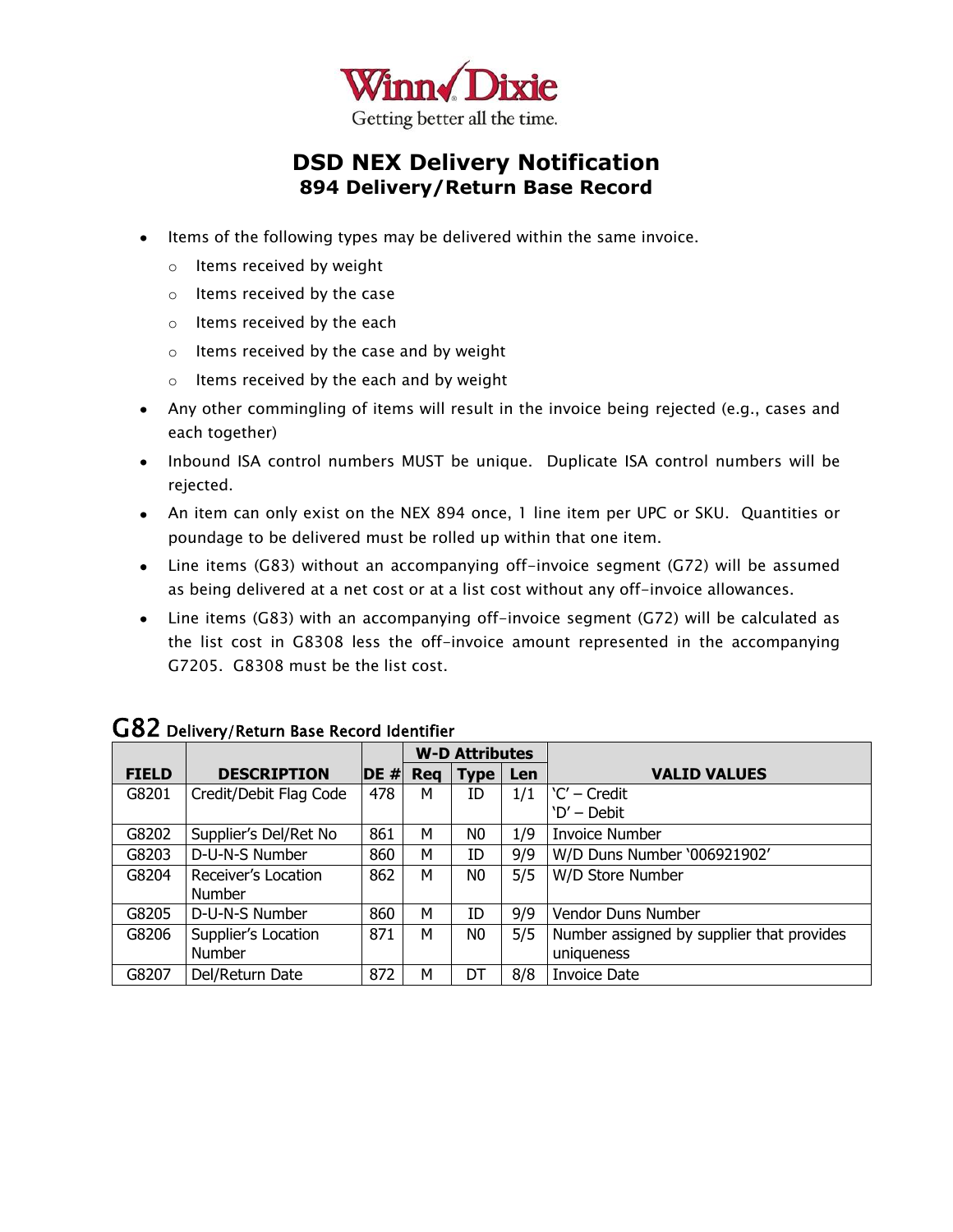

## N9 Reference Identification

|              |                                       |        | <b>W-D Attributes</b> |                |     |                                                         |
|--------------|---------------------------------------|--------|-----------------------|----------------|-----|---------------------------------------------------------|
| <b>FIELD</b> | <b>DESCRIPTION</b>                    | $DE$ # | Rea                   | <b>Type</b>    | Len | <b>VALID VALUES</b>                                     |
| N901         | Reference Identification<br>Qualifier | 128    | м                     | ID             | 2/2 | 'NX' - Indicates the document is an 894/NEX<br>document |
| N902         | Reference Identification              | 127    | м                     | N <sub>0</sub> | 5/5 | Vendor Number (Internal WD vendor<br>number)            |

## LS Loop Header

|              |                      |     |             | <b>W-D Attributes</b> |     |                          |
|--------------|----------------------|-----|-------------|-----------------------|-----|--------------------------|
| <b>FIELD</b> | <b>DESCRIPTION</b>   |     | $ DE# $ Reg | Type                  | Len | <b>VALID VALUES</b>      |
| LS01         | Loop identifier code | 447 | м           | AN                    | 1/6 | '0100' - Loop identifier |

# G83 Line Item Detail/Direct Store Delivery

|              |                               |        |     | <b>W-D Attributes</b> |      |                                       |
|--------------|-------------------------------|--------|-----|-----------------------|------|---------------------------------------|
| <b>FIELD</b> | <b>DESCRIPTION</b>            | $DE$ # | Req | <b>Type</b>           | Len  | <b>VALID VALUES</b>                   |
| G8301        | <b>DSD Number</b>             | 204    | М   | N0                    | 1/4  | <b>Invoice Line Number</b>            |
| G8302        | Quantity                      | 380    | М   | N <sub>2</sub>        | 1/7  | Quantity (always a positive value)    |
| G8303        | Unit/Basis Measure            | 355    | м   | ID                    | 2/2  | See Table 1                           |
|              | Code                          |        |     |                       |      |                                       |
| G8305        | Prod/Service ID Qualifier 235 |        | М   | ID                    | 2/2  | See Table 2                           |
| G8306        | Product/Service ID            | 234    | М   | N <sub>0</sub>        | 1/11 | Item number associated with qualifier |
| G8308        | Item List Cost                | 237    | М   | R                     | 1/9  | Case Cost (always a positive value)   |
| G8309        | Pack                          | 356    | O   | N0                    | 1/6  | Pack (always a positive value)        |

## G72 Line Item Allowance

|              |                     |        |            | <b>W-D Attributes</b> |     |                                               |
|--------------|---------------------|--------|------------|-----------------------|-----|-----------------------------------------------|
| <b>FIELD</b> | <b>DESCRIPTION</b>  | $DE$ # | <b>Reg</b> | Type                  | Len | <b>VALID VALUES</b>                           |
| G7201        | Allowance or Charge | 340    | M          | ID                    | 1/3 | 97 (Cents Off) is the only supported DSD      |
|              | Code                |        |            |                       |     | allowance charge code supported at this time  |
| G7202        | Allowance or Charge | 331    | м          | ID                    | 2/2 | 02 (Off-Invoice) is the only supported DSD    |
|              | Method of Handling  |        |            |                       |     | allowance charge code supported at this time  |
|              | Code                |        |            |                       |     |                                               |
| G7205        | Allowance or Charge | 359    | м          | R4                    |     | 1/15   Off-Invoice Amount. Allowances must be |
|              | Rate                |        |            |                       |     | negative.                                     |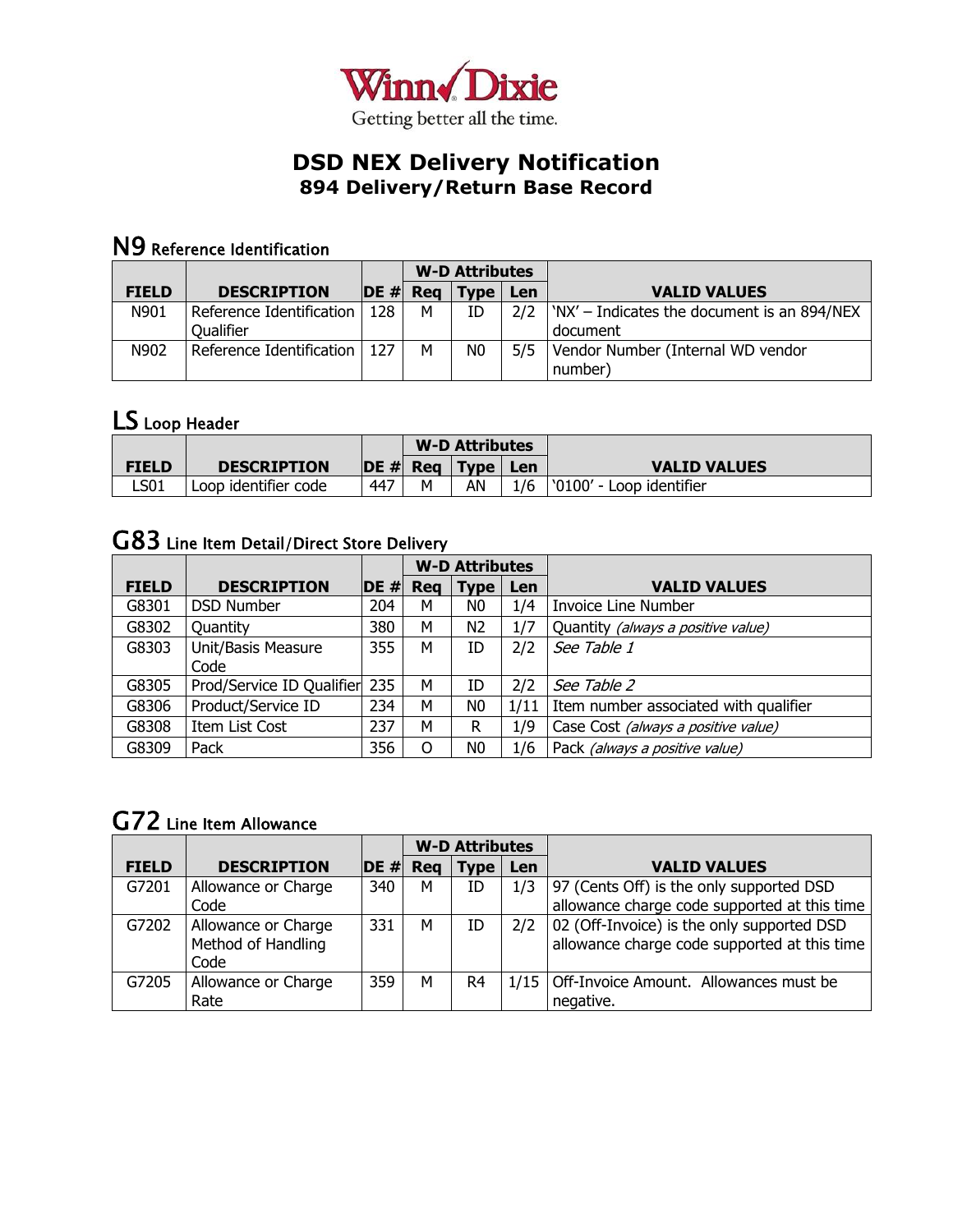

# LE Loop Trailer

|              |                      |     | <b>W-D Attributes</b> |                                          |     |                          |
|--------------|----------------------|-----|-----------------------|------------------------------------------|-----|--------------------------|
| <b>FIELD</b> | <b>DESCRIPTION</b>   |     | $\overline{DE}$ # Reg | $^{\blacksquare}$ Type $_{\blacksquare}$ | Len | <b>VALID VALUES</b>      |
| LE01         | Loop identifier code | 447 | м                     | ΑN                                       | 1/6 | '0100' - Loop identifier |

## G84 Deliver/Return Record of Totals

|              |                             |     |   | <b>W-D Attributes</b> |     |                                                         |
|--------------|-----------------------------|-----|---|-----------------------|-----|---------------------------------------------------------|
| <b>FIELD</b> | <b>DESCRIPTION</b>          |     |   | $ DE # $ Reg   Type   | Len | <b>VALID VALUES</b>                                     |
| G8402        | <b>Total Invoice Amount</b> | 361 | м | N <sub>2</sub>        |     | 1/10   Total Cost of Invoice. (Always a positive value) |

## G86 Signature

|              |                    |             | <b>W-D Attributes</b> |                                   |     |                                          |
|--------------|--------------------|-------------|-----------------------|-----------------------------------|-----|------------------------------------------|
| <b>FIELD</b> | <b>DESCRIPTION</b> | $ DE# $ Reg |                       | $\blacktriangle$ Type $^{\prime}$ | Len | <b>VALID VALUES</b>                      |
| G8601        | Signature          | 867         |                       | AN                                |     | 1/12   Electronic identity (optional)    |
| G8602        | Name               | 93          | м                     | AN                                |     | 1/60   Keyed representation of signature |
|              |                    |             |                       |                                   |     | (Supplier Name - UPPER CASE format)      |

# G85 Record Integrity Check

|              |                       |                       | <b>W-D Attributes</b> |              |     |                                                                     |
|--------------|-----------------------|-----------------------|-----------------------|--------------|-----|---------------------------------------------------------------------|
| <b>FIELD</b> | <b>DESCRIPTION</b>    | $\overline{DE}$ # Reg |                       | $ $ Type $ $ | Len | <b>VALID VALUES</b>                                                 |
| G8501        | Integrity Check Value | 866                   | м                     | AN           |     | 1/12 Secure method of identifying authenticity of<br>record content |

#### Table 1 – G8303 Unit of Measure

| CA | Cases               |
|----|---------------------|
| EA | Each                |
| EV | Envelope            |
| 01 | Actual Pounds       |
| PG | <b>Gross Pounds</b> |
| PN | Net Pounds          |

#### Table 2 – G8305 ID Qualifier

| $\vert$ UP $\vert$ UPC (1-5-5 format) |
|---------------------------------------|
| VN Vendors item number                |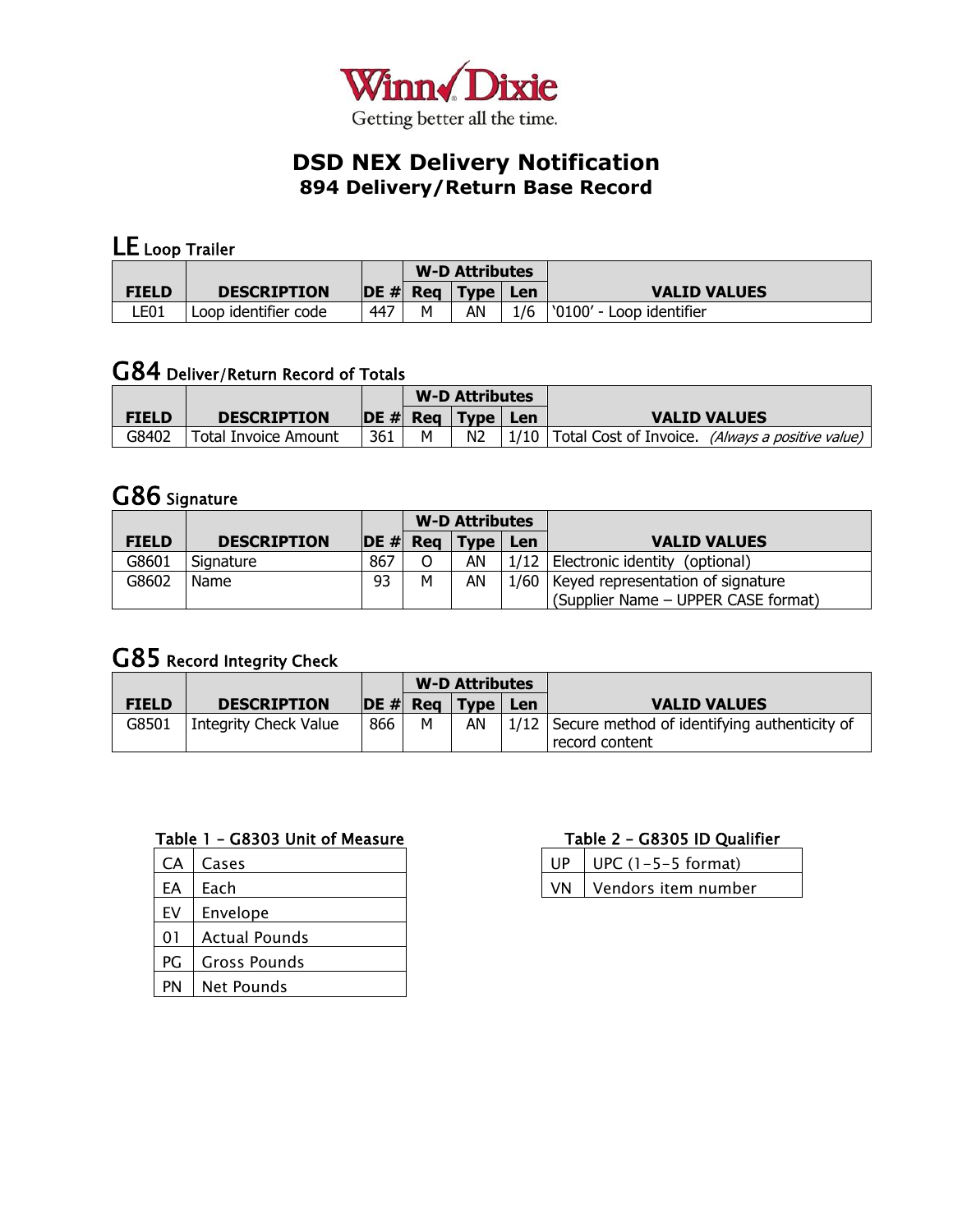

**Sample 894 Data – DEBIT (no off-invoices)** ST\*894\*894057447~ G82\*D\*4273237\*006921902\*00002\*999999999\*00032\*20030816~ N9\*NX\*00123~  $LS*0100\sim$ G83\*1\*3\*EA\*\*UP\*01810073017\*\*1.995\*1~ G83\*2\*2\*EA\*\* UP\*01810000798\*\*.495\*1~ G83\*3\*3\*EA\*\* UP\*01810000801\*\*.495\*1~ G83\*4\*1\*EA\*\* UP\*01810073677\*\*.995\*1~ G83\*5\*1\*EA\*\* UP\*01810000847\*\*.495\*1~ G83\*6\*6\*EA\*\* UP\*01810087947\*\*.495\*1~ G83\*7\*1\*EA\*\* UP\*01810097211\*\*2.245\*1~ G83\*8\*7\*EA\*\* UP\*01810098139\*\*.495\*1~  $LE*0100 \sim$ G84\*\*1863~ G86\*\*WD VENDOR~  $G85*12~$ SE\*17\*894057447~

#### **Sample 894 Data – DEBIT (with off-invoices)**

ST\*894\*894057447~ G82\*D\*4273237\*006921902\*00002\*999999999\*00032\*20030816~ N9\*NX\*00123~  $LS*0100\sim$ G83\*1\*1\*EA\*\*UP\*01810073017\*\*1.99\*1~ G83\*2\*1\*EA\*\* UP\*01810073677\*\*3.99\*1~  $G72*97*02***-1.50~$ G83\*3\*1\*EA\*\* UP\*01810000847\*\*.49\*1~ G83\*4\*1\*EA\*\* UP\*01810087947\*\*.49\*1~  $G72*97*02***-10~$  $LE*0100\sim$ G84\*\*536~ G86\*\*WD VENDOR~  $G85*12~$ SE\*15\*894057447~